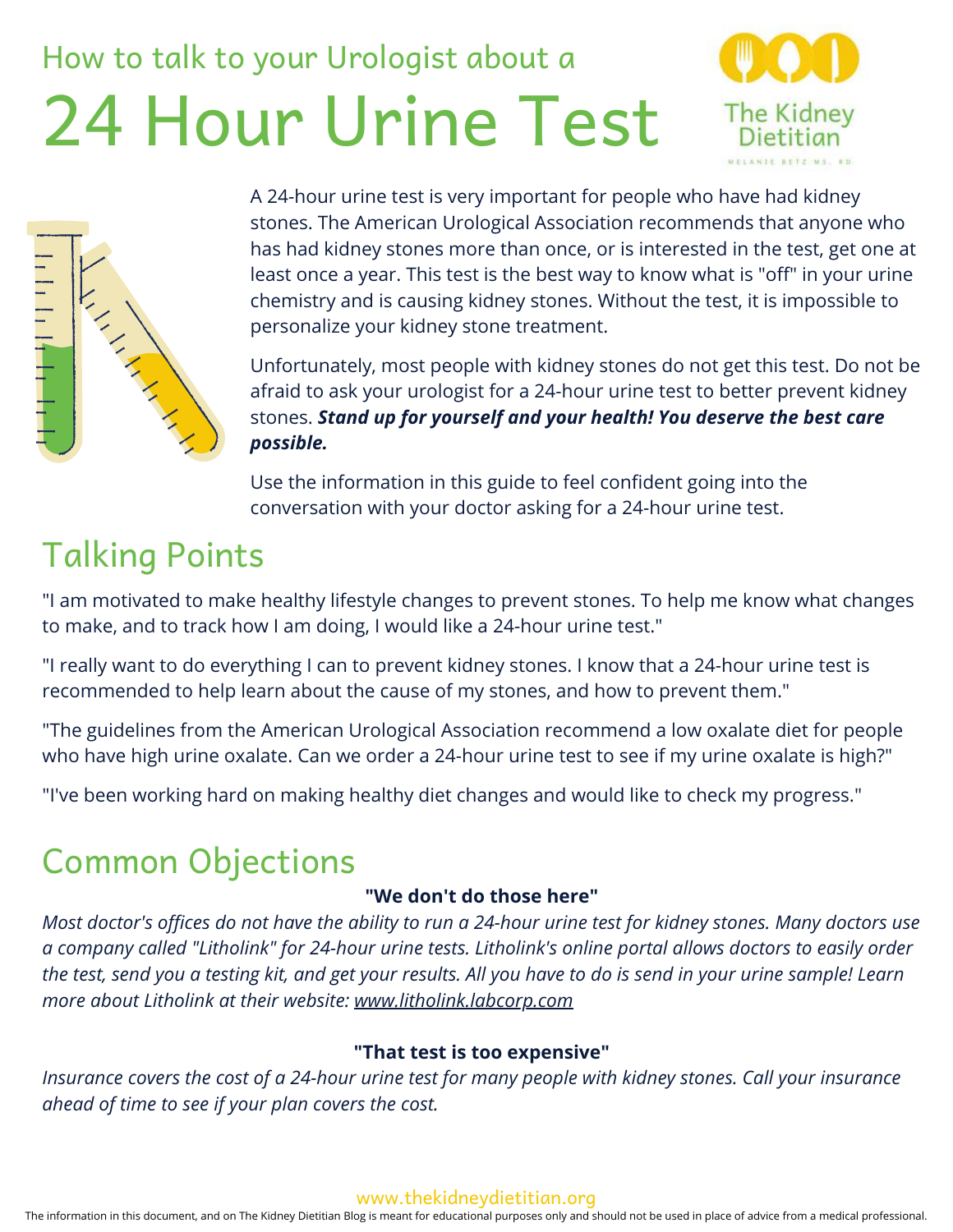### **"We already know what kind of stones you have, so you don't need that test" OR "The results of the test won't matter or change treatment"**

*Even for the same kind of kidney stone, treatment can be very different. The American Urological Association recommends specific interventions based on your urine risk factors (i.e high urine calcium, high urine oxalate, or low urine citrate). The only way to know your urine risk factors is a 24-hour urine test. Without this information, your doctor is essentially guessing which treatment will work.*

#### **"You already had one of those tests [more than a year ago], so you don't need another one"**

*The American Urological Association recommends that people who keep getting kidney stones get at least one 24-hour urine test each year. Bodies, diets and kidney stones change over time. Getting annual 24 hour urine tests will assess your risk for more stones, tell you how your diet is going, make sure your treatment is working and let you know if you need to start a new treatment.*

# Frequently Asked Questions

#### **What will I have to do for a 24-hour urine test?**

Luckily, a 24-hour urine test is painless. You will be given supplies to collect ALL of your urine for a 24-hour time period. Follow your instructions closely for exactly when to start and stop collecting your urine, if you need to refrigerate your urine, and if you need to add a preservative to it. Instructions are different for different testing companies.



#### **How long will it take to get my results back?**

The time is takes to get your results will be different at different labs. Usually results come back within 3-7 days.

#### **Is there ever a time I SHOULDN'T get a 24-hour urine test?**

Yes! If you've had a procedure to remove stones, many doctors will suggest waiting a few months to get a test. Also, if you are pregnant, a 24-hour urine test isn't ideal because pregnancy causes BIG changes to your urine chemistry. It is best to wait until after pregnancy to get a better idea of your baseline.

#### **Should I follow your diet recommendations on the day of my 24-hour urine test?**

I am so excited you are anxious to get started making healthy changes for kidney stone prevention! But, it is best to eat and drink *as normally as possible* on the day of your first 24-hour urine test. This will help the doctor see what your urine looked like when you made a stone. For repeat 24 hour urine tests, you should continue to make the wonderful changes you've made to see improvements in your numbers!

#### References

Ennis JL., Asplin JR. The role of the 24-hour urine collection in the management of nephrolithiasis. *International Journal of Surgery*. 2016;36:633-637.

Pearle, D.S. et al. Medical management of kidney stones: AUA guideline. *J. Urol. 2014;*192(2):316-324.

#### www.thekidneydietitian.org

The information in this document, and on The Kidney Dietitian Blog is meant for educational purposes only and should not be used in place of advice from a medical professional.